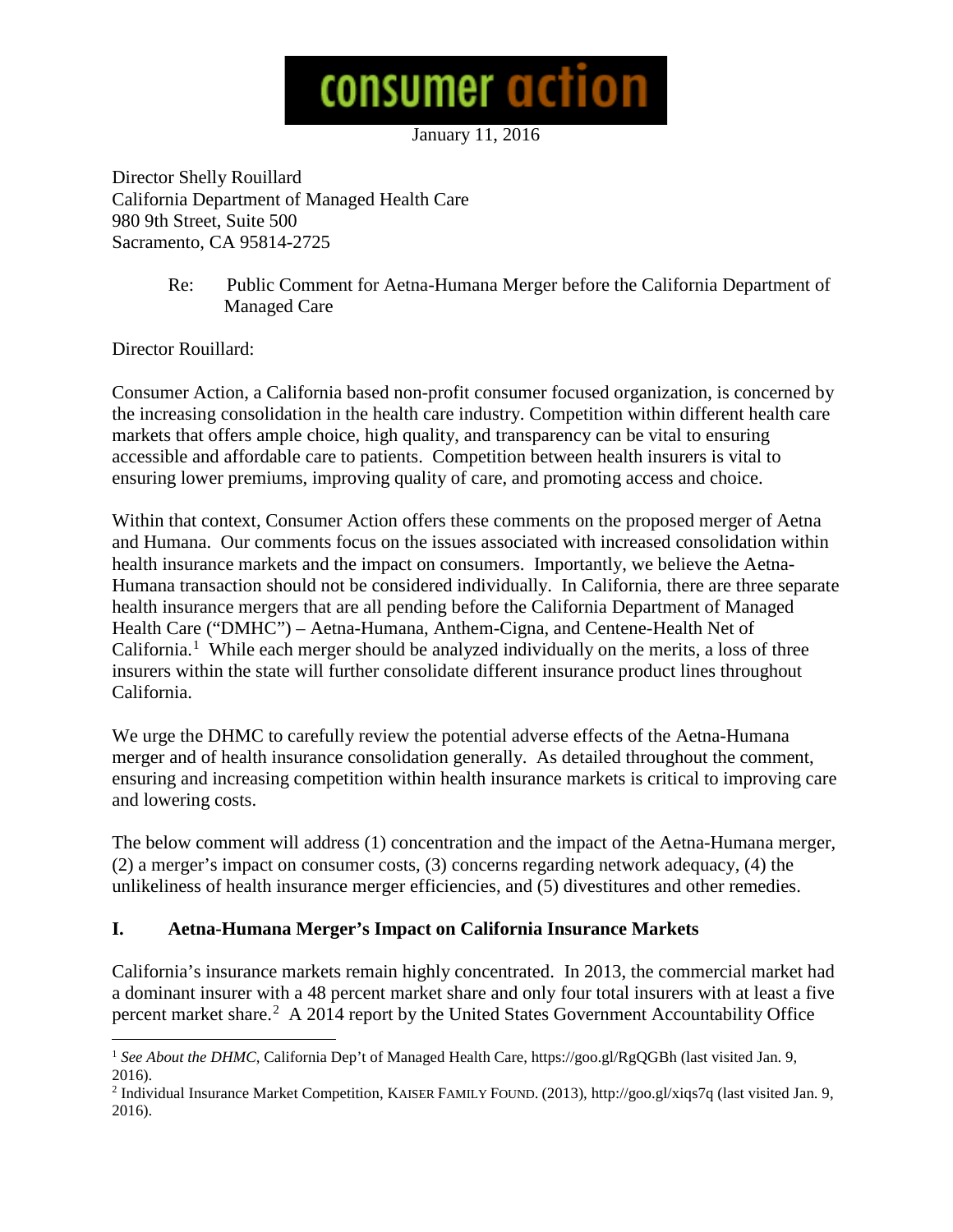found that the three largest commercial insurers for individual, small group, and large group enrolled 84 percent of all Californians.<sup>[3](#page-1-0)</sup> The three mergers of Aetna-Humana, Anthem-Cigna, and Centene-Health Net of California will further exacerbate competition issues within the state.

Both Aetna and Humana offer insurance products in California.<sup>[4](#page-1-1)</sup> While Humana is a smaller player in California offering only Medicare Advantage ("MA") products, Aetna has a larger total market share and offers a range of products. Nationally, the newly formed Aetna will cover 33 million Americans, adding 3.2 million Medicare Advantage ("MA") members making Aetna the largest insurer in MA.<sup>[5](#page-1-2)</sup> In California, according to a report presented to the DHMC, the combination of Aetna and Humana will reduce competition for MA in eight separate counties – Fresno, Kern, Los Angeles, Orange, Riverside, San Bernardino, San Diego, and Ventura.[6](#page-1-3)

## **II. The Merger's Impact on Consumer Costs in California**

Studies of past health insurance mergers have documented that mergers harm consumers in higher premiums and reduced service. We are concerned that these proposed mergers would lead to the same harms for consumers in California – i.e. rising costs, higher premiums and outof-pocket charges. From 2011 to 2016, premiums in the California individual market have gone up on average 8.5 percent per year.<sup>[7](#page-1-4)</sup>

There is little dispute that there is a direct correlation between health insurer concentration and higher premiums.<sup>[8](#page-1-5)</sup> According to one health economics expert at the University of Southern California's Schaeffer Center for Health Policy and Economics, "when insurers merge, there's almost always an increase in premiums."<sup>[9](#page-1-6)</sup> Two separate, retrospective economic studies on health insurance mergers found significant premium increases for consumers post-merger. One study found that the 1999 Aetna-Prudential merger resulted in an additional seven percent premium increase in 139 separate markets throughout the United States. [10](#page-1-7) Another study found that the 2008 United-Sierra merger resulted in an additional 13.7 percent premium increase in Nevada.<sup>[11](#page-1-8)</sup> There is also economic evidence that a dominant insurer can increase rates 75 percent

<span id="page-1-0"></span> <sup>3</sup> United States Government Accountability Office, *Private Health Insurance: Concentration of Enrollees among Individual, Small Group, and Large Group Insurers from 2010 through 2013* (Dec. 1, 2014), *available at*  http://goo.gl/eYS4Ir.

<span id="page-1-1"></span><sup>4</sup> *See generally* National Association of Insurance Commissioners, *2014 Market Share Reports* (2015), *available at*  http://goo.gl/1OhhOu.

<span id="page-1-2"></span><sup>&</sup>lt;sup>5</sup> Press Release, Aetna, Aetna to Acquire Humana for \$37 Billion, Combined Entity to Drive Consumer-Focused, High-Value Health Care (July 3, 2015), *available at* https://goo.gl/dktKof.

<span id="page-1-3"></span><sup>6</sup> Cattaneo & Stroud, Inc., *Effect of Proposed California HMO Acquisitions*, presentation to the Financial Standards Solvency Board Meeting, 9 September 2015, slide 13

<span id="page-1-4"></span><sup>7</sup> *See* Katherine B. Wilson, *Individual Health Insurance Premium Growth in California*, CAL HEALTHCARE FOUND. (Nov. 2015), *available at* http://goo.gl/0WD2Ti (for 2016, rates increased by 3.8 percent).

<span id="page-1-5"></span>

<span id="page-1-6"></span><sup>&</sup>lt;sup>9</sup> David Lazarus, As Health insurers merge, consumers' premiums are likely to rise, L.A. TIMES (July 10, 2015 4:00 AM), http://goo.gl/nF7HRS.

<span id="page-1-7"></span><sup>10</sup> *See* Leemore Dafny *et al*., *Paying a Premium on Your Premium? Consolidation in the US Health Insurance Industry,* 102 AM. ECON. REV. 1161 (2012).

<span id="page-1-8"></span><sup>&</sup>lt;sup>11</sup> Jose Guardado et al. *The Price Effects of a Large Merger of Health Insurers: A Case Study of United-Sierra,*  $1(3)$ HEALTH MANAGEMENT, POL'Y & INNOVATION 1 (2013).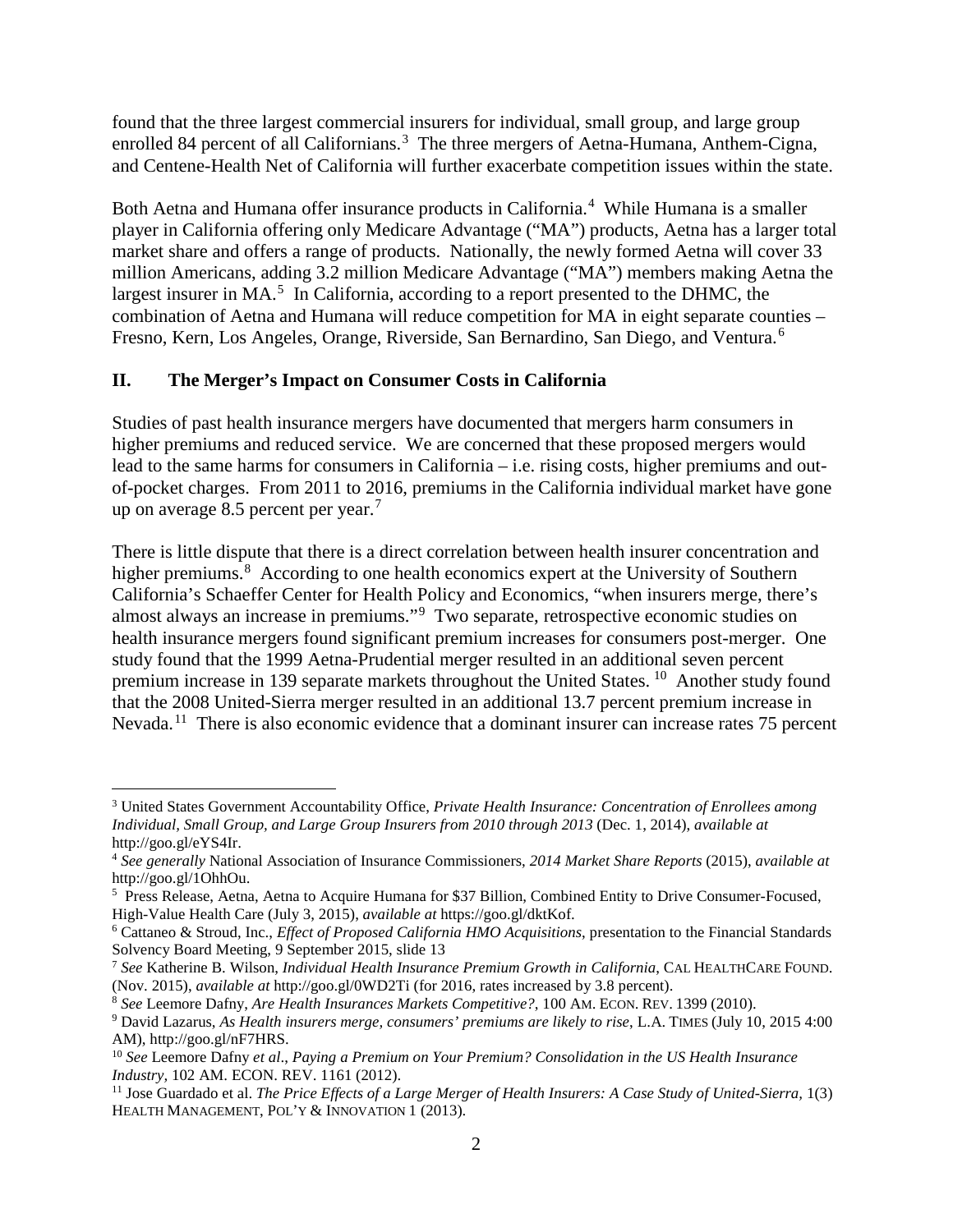higher than smaller insurers competing in the same state.<sup>12</sup> The insurance mergers could also impact out-of-pocket costs as patients see increases in deductibles or other insurance-related  $costs.<sup>13</sup>$  $costs.<sup>13</sup>$  $costs.<sup>13</sup>$ 

In contrast, there are no economic studies or evidence indicating that insurance mergers lead to lower prices for consumers. However, that has not prevented the merging companies from suggesting that their mergers will create cost savings which they will pass along to consumers.<sup>14</sup> Much of these supposed savings are attributed to the new merged firm's expected greater buying power, also known as monopsony power. According to proponents of health insurance mergers, a dominant insurer can use monopsony power to lower provider reimbursement rates and pass the savings along to consumers.<sup>15</sup> But, there is no evidence consumers actually receive any of these potential savings. In fact, Professor Thomas Greaney, a leading health antitrust scholar, has noted that there is actually "little incentive [for an insurer] to pass along the savings to its policyholders."[16](#page-2-4) More likely, the now-dominant insurer would exploit its monopsony power to benefit only itself, closing off choices, and pressuring providers to cut corners on quality of care in order to meet its demands – the opposite of what consumers need.<sup>[17](#page-2-5)</sup>

Current market regulations will not deter an insurer from raising consumer costs. Some supporters of these mergers have argued that the medical loss ratio ("MLR") "directly limits the level of insurer profits," thus protecting consumers from price increases.<sup>[18](#page-2-6)</sup> While MLR is an important tool that requires health insurers spend 80 to 85 percent of net premiums on medical services and quality improvements, it will not adequately protect consumers from anticompetitive harm. Along with MLR not applying to self-insured plans, and the potential for MLR to be gamed by insurers to reduce consumer welfare, MLR, as health antitrust expert Professor Jamie King has observed, "does not guarantee that dominant insurers will not raise

<span id="page-2-0"></span> <sup>12</sup> Eugene Wang and Grace Gee, *Larger Insurers, Larger Premium Increases: Health insurance issuer competition post-ACA*, TECH. SCI. (Aug. 11, 2015), *available at* http://goo.gl/918ULo.

<span id="page-2-1"></span><sup>13</sup> *See generally* Leemore Dafny, *Evaluating the Impact of Health Insurance Industry Consolidation: Learning from Experience*, COMMONWEALTH FUND (Nov. 20, 2015), http://goo.gl/xRYb5x; *see also* Korin Miller, 6 Ways the Big Health Insurance Mergers Will Affect Your Coverage, YAHOO HEALTH (July 24, 2015), https://goo.gl/qLioCy (noting that "out-of-pocket payments could increase" because insurance coverage could limit certain services or number of visits forcing patients to pay more).

<span id="page-2-2"></span><sup>14</sup> *See generally Effects on Competition of Proposed Health Insurer Mergers: Hearing before Comm. on the Judiciary Subcomm. on Regulatory Reform, Commercial and Antitrust Law*, 114th Cong. (Sept. 29, 2015) (testimony of Mark T. Bertolini, Chairman & CEO of Aetna, Inc.), *available at* http://goo.gl/TokebO (noting that the merger will lead to "lower costs.").

<span id="page-2-3"></span><sup>15</sup> *See* Victoria R. Fuchs and Peter V. Lee, *A Health Side of Insurer Mega-Mergers*, WALL ST. J. (Aug. 26, 2015, 6:36 PM), http://goo.gl/hMhuzI.

<span id="page-2-4"></span><sup>16</sup>*See* Thomas Greaney, *Examining Implications of Health Insurance Mergers*, HEALTH AFFS. (July 16, 2015), http://goo.gl/ETT1DB.

<span id="page-2-5"></span><sup>17</sup> *See Health Insurance Industry Consolidation: Hearing before the Sen. Comm. on the Judiciary, Subcomm. on Antitrust, Competition Policy, and Consumer Rights*, 114th Cong. (Sept. 22, 2015) (testimony of George Slover, Consumers Union), *available at* http://goo.gl/ojiyge ("[b]ut a dominant insurer could force doctors and hospitals to go beyond trimming costs, to cut costs so far that it begins to degrade the care and service they provide below what consumers value and need").

<span id="page-2-6"></span><sup>18</sup> *E.g.,* Bertolini, *supra* note 14.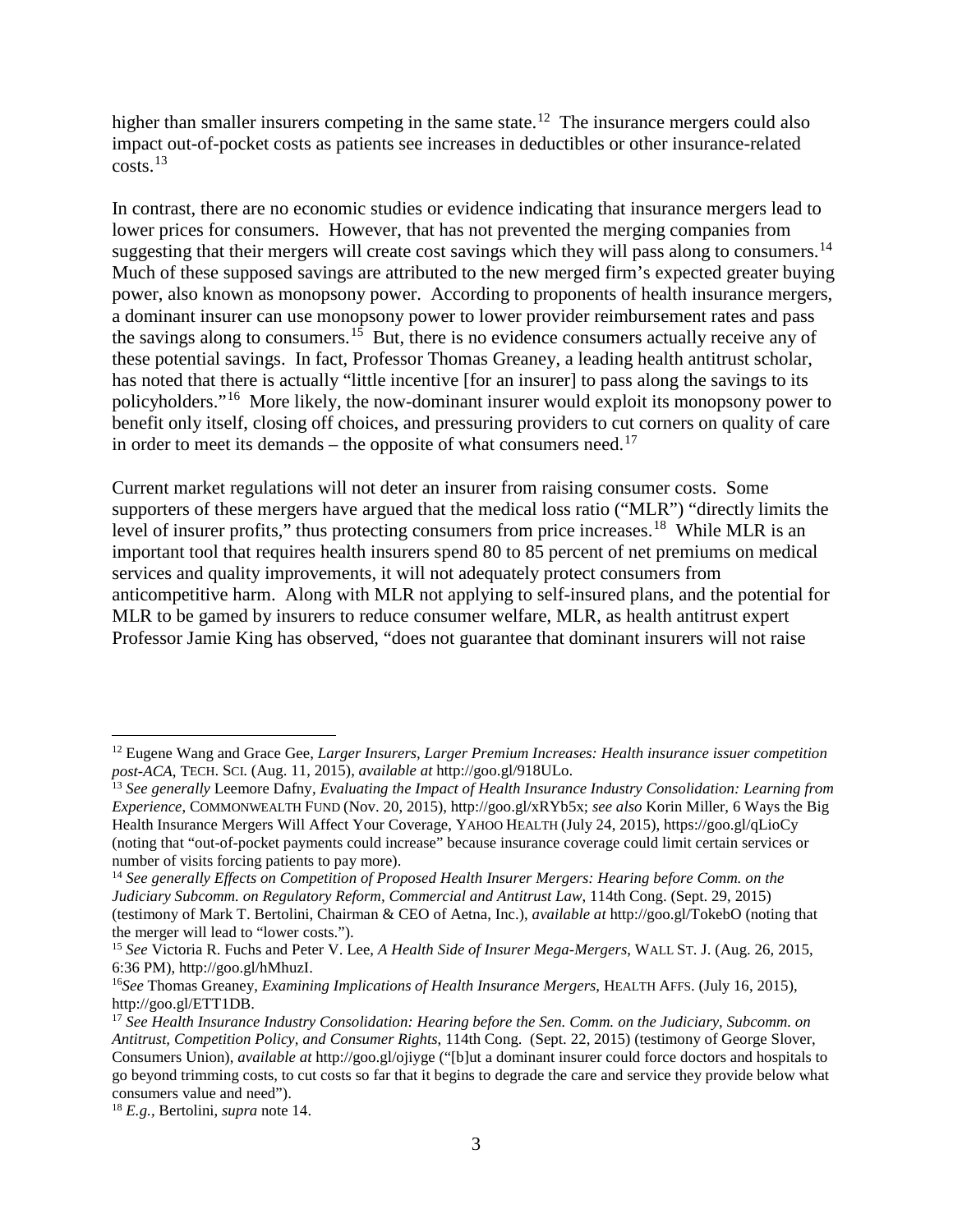premiums and as such, it is not a substitute for the pressures toward lower costs and higher quality created by a competitive market."<sup>[19](#page-3-0)</sup>

## **III. There are Significant Concerns over Network Adequacy**

We urge the DMHC to also consider and evaluate the impact of the Aetna-Humana on provider network adequacy. For many consumers, the networks offered in a plan are as important a consideration as cost. In designing a health insurance provider network, there is a careful balance between cost and provider access. A narrow insurance network is designed to give consumers low-price provider options at the cost of limiting the number of providers offered. Offering the *choice* of narrow network options can be consumer-friendly to cost-sensitive individuals. But, if an insurer can *force* consumers into a narrow network of providers and *eliminate* choice, that can be harmful, leaving consumers with less access and potentially lower quality of care.

Network adequacy is an issue in California. A recent study by the Leonard Davis Institute of Health Economics and the Robert Wood Johnson Foundation found that 75 percent of all individual plans offered in California use narrower networks that only include 25 percent or fewer of all area providers.[20](#page-3-1) These adequacy concerns can force consumers to drive great distances to seek medical care. A survey from the American College of Emergency Physicians found that 73 percent of respondents noted that narrow networks have caused disruptions in care.<sup>21</sup> For these reasons, we request that DMHC analyze and consider network adequacy issues in the Aetna-Humana merger.

# **IV. Health Insurance Merger Efficiencies are Unlikely in California**

As a general matter, one potential benefit of mergers is the enhancement of the new company's ability to compete, by strengthening its capacity to bring down price, improve quality, enhance services, or create new products – collectively referred to as "efficiencies."<sup>22</sup>

Aetna and Humana have argued that the merger would create substantial efficiencies leading to improved health care quality and lower costs.<sup>[23](#page-3-4)</sup> But these kinds of efficiencies cannot help justify a merger unless (1) it is really necessary for the insurers to merge to achieve the stated efficiencies, and  $(2)$  the stated efficiencies will actually benefit consumers.<sup>24</sup>

<span id="page-3-0"></span> <sup>19</sup> *Effects on Competition of Proposed Health Insurer Mergers: Hearing Before Comm. on the Judiciary Subcomm. on Regulatory Reform, Commercial and Antitrust Law*, 114th Cong. (Sept. 29, 2015) (testimony of Jamie S. King, Professor University of California, Hastings College of Law), *available at* http://goo.gl/Gje3Ci.

<span id="page-3-1"></span><sup>&</sup>lt;sup>20</sup> Dana Polsky & Janet Weiner, *State Variation in Narrow Networks on the ACA Marketplaces*, LEONARD DAVIS INST. HEALTH ECON. (Aug. 2015), *available at http://goo.gl/kkCWAT*.

<span id="page-3-2"></span><sup>&</sup>lt;sup>21</sup> See Caitlin Bronson, *Insurance commissioners blast narrow health insurance provider networks*, INSURANCE BUS. (Nov. 11, 2015), http://goo.gl/SdqhtN.

<span id="page-3-3"></span><sup>22</sup> U.S. Dep't. of Justice Fed. Trade Comm'n, Horizontal Merger Guidelines at § 6.4 (2010), *available at*  https://goo.gl/Hh3dks.

<span id="page-3-4"></span><sup>23</sup> *See* Bertolini, *supra* note 14 (section labeled "Benefits of the Acquisition for Consumers and Providers.").

<span id="page-3-5"></span><sup>24</sup> Horizontal Merger Guidelines, *supra* note 22 at § 10 (to rebut a presumption of competitive harm, efficiencies must be merger-specific, cognizable, and substantiated); *St. Alphonsus Med. Ctr. v. St. Luke's Health Sys.*, 778 F.3d 775, 789 (9th Cir. 2015) (efficiencies must demonstrably prove "that a merger is not, despite the evidence of a prima facie case, anticompetitive").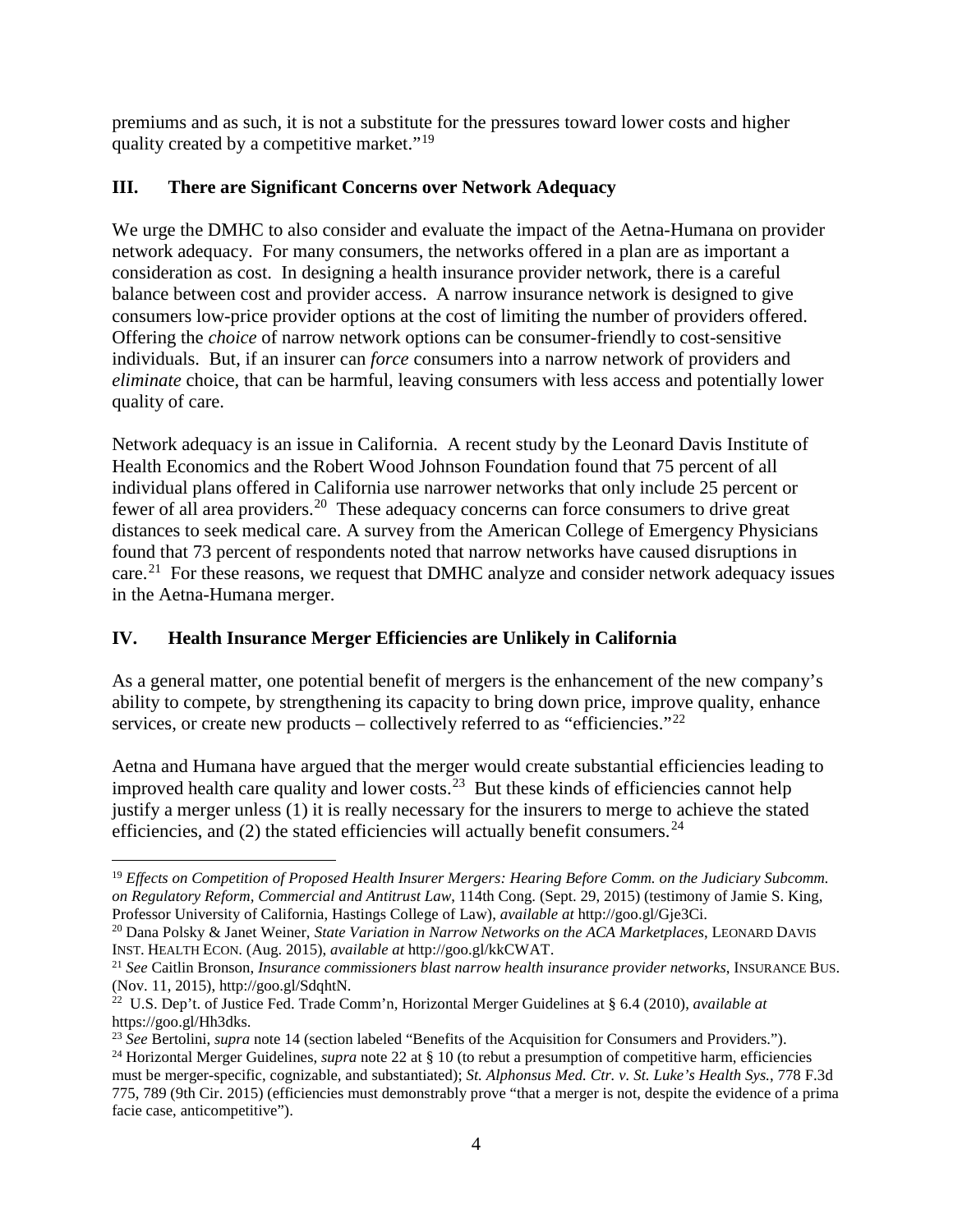According to Aetna, its merger with Humana would create \$1.25 billion in "synergy opportunities" and "operating efficiencies."[25](#page-4-0) However, while the merging insurers have offered little details about these supposed savings, the bigger question is if consumers would see any benefit themselves from these savings, if they do result, in the form of lower costs or greater value. There is no evidence or scholarly studies showing that insurance mergers lead to savings for consumers. In fact, as previously noted, evidence indicates that health insurance mergers lead to higher consumer costs, not increased consumer savings.<sup>26</sup>

A more abstract argument raised by the merging insurers is that the mergers will allow them to improve innovation. Innovation in health care delivery is critical. For one thing, there is a need to change health care from the current volume-based system to a patient-oriented, value-based delivery model that incentivizes insurers and providers to improve care and lower costs. Aetna and Humana have not offered sufficient details or analysis demonstrating how innovation will improve post-mergers. In fact, reviewing their testimony and data, Professor Dafny found their claims speculative at best that the mergers would enhance their ability to develop and implement new value-based payment agreements, noting that there was no evidence that merger would be required in order to carry out such initiatives.<sup>27</sup> Moreover, at a recent conference, Professor Dafny further noted that statistical evidence shows concentrated insurance markets often have less innovative insurance product offerings, meaning mergers between insurers will not likely lead to higher quality or more innovative insurance products.<sup>[28](#page-4-3)</sup>

### **V. Divestitures and Other Remedies**

In other cases, mergers have been approved conditioned on the imposition of certain remedies such as divestitures or additional conduct regulation. Both of these types of remedies have significant limitations and risks that should be evaluated by the DMHC. In evaluating any proposed remedy, it is important to remember that the law requires that a remedy must *restore* the competition that would otherwise be lost, or otherwise prevent the harm that would result.

In nearly every health insurance merger enforcement action during the last two decades, Department of Justice ("DOJ") has relied on the structural remedy of divestiture.<sup>[29](#page-4-4)</sup> Divestitures require that the merging insurance companies spin off subscribers or operations to another, independent insurance company to restore competition. However, the effectiveness of divestiture as a remedy has come under significant questioning. Economic research by Professor

<span id="page-4-0"></span><sup>&</sup>lt;sup>25</sup> Press Release, Aetna, Aetna to Acquire Humana for \$37 Billion, Combined Entity to Drive Consumer-Focused, High-Value Health Care (July 3, 2015), *available at* https://goo.gl/dktKof.

<span id="page-4-2"></span><span id="page-4-1"></span><sup>&</sup>lt;sup>27</sup> *Health Insurance Industry Consolidation: Hearing before the Sen. Comm. on the Judiciary, Subcomm. on Antitrust, Competition Policy, and Consumer Rights*, 114th Cong. 15 (Sept. 22, 2015) (testimony of Professor Leemore Dafny, Professor Northwestern University), *available at* http://goo.gl/mhExI6. 28 Leemore Dafny, Comments at The New Health Care Industry: Integration, Consolidation, Competition in the

<span id="page-4-3"></span>Wake of the Affordable Care Act (Nov. 13, 2015), *available at* https://goo.gl/GNIvVj.

<span id="page-4-4"></span><sup>29</sup> *See, e.g.,* Revised Final Judgment, *United States v. Aetna Inc. and Prudential Insurance Co. of Am*., No. 3-99-cv-1398-H (N.D. Tex. Dec. 7, 1999); Final Judgment, *United States v. UnitedHealth Group Inc. and Sierra Health Servs. Inc.*, No: 1:08-cv-00322 (D.D.C. Sept. 24, 2008); Final Judgment, *United States v. Humana Inc.*, No. 1:12-cv-00464 (D.D.C. March 27, 2012).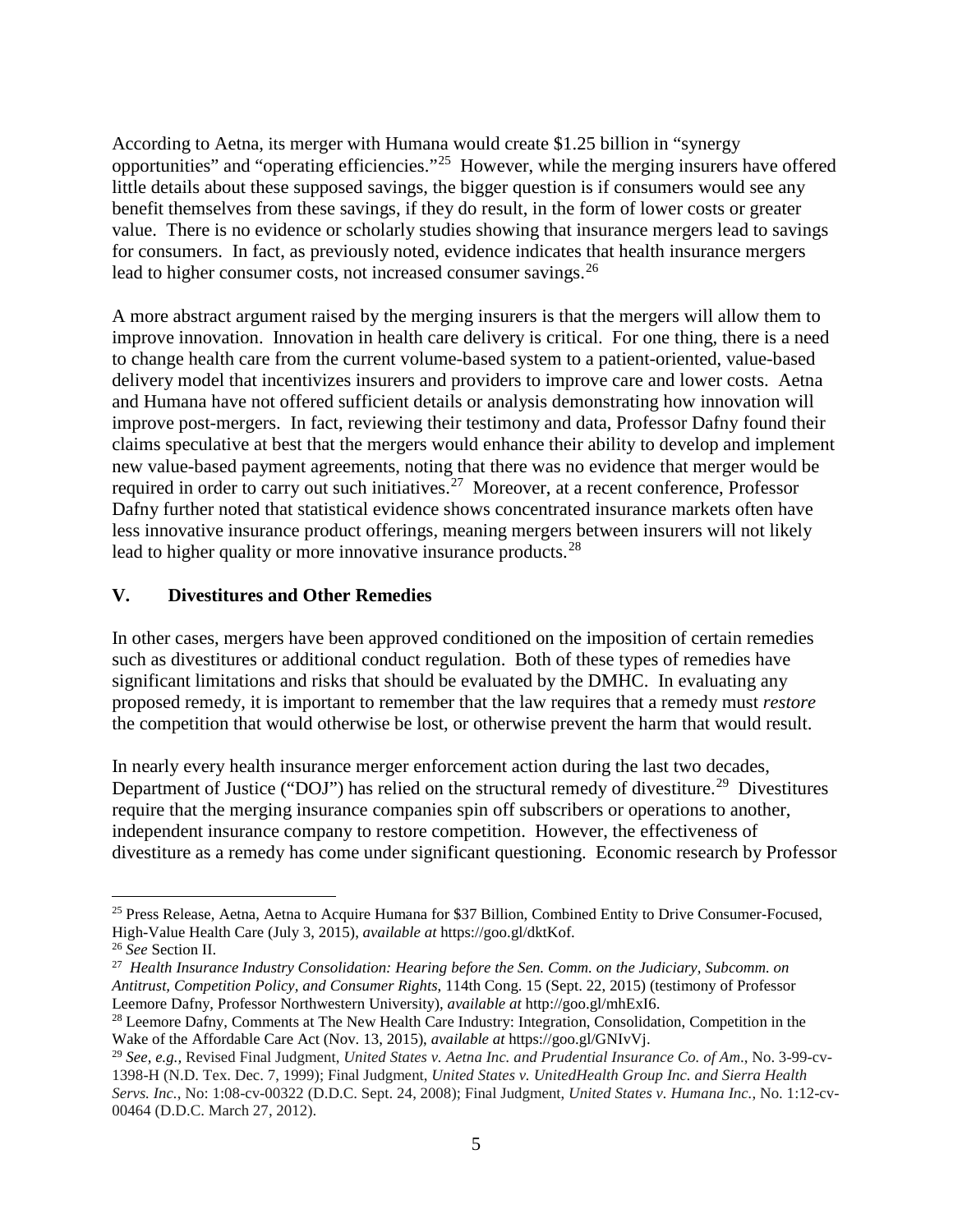John Kwoka finds that divestitures often fail to restore competition to the marketplace.<sup>30</sup> Indeed, skepticism regarding divestiture has led DOJ, the Federal Trade Commission ("FTC"), and the courts to reject divestitures as a remedy in other merger enforcement matters. In their reviews of the proposed mergers of Comcast-Time Warner Cable and Sysco-US Foods, the enforcement agencies rejected the divestitures offered as remedies, and instead blocked the mergers. When Sysco pursued its merger anyway, the court agreed with the FTC and enjoined the merger.<sup>31</sup>

Regarding health insurance markets, there is little evidence that the benefits of competition are effectively restored after divestitures. In fact, in the previously cited two retrospective studies on health insurance mergers, both matters involved divestitures of covered lives for different insurance products, but the merged companies were still able to raise premiums by significant margins.<sup>[32](#page-5-2)</sup> Additionally, for any divestiture in these matters to be successful, the purchaser of the assets will need to have and maintain a cost-competitive and attractive network of hospitals and physicians; ensuring this will require scrutiny and continued monitoring from DOJ.<sup>[33](#page-5-3)</sup> With the lack of competition in a number of California markets already, it may be difficult to genuinely preserve the competitive benefits of the pre-merger market structure through divesting subscribers or operations to a competitor.

While the DOJ (and the California Attorney General's Office, using its own antitrust authority) may be considering divestitures, the DMHC is also empowered to develop additional remedies for a health insurance merger. These remedies can be in addition to any remedies, including divestitures, ordered by the DOJ or the California Attorney General.

Regulatory remedies also have their shortcomings for effectively protecting competition and consumers against the abuse of market power resulting from a merger.<sup>[34](#page-5-4)</sup> Nevertheless, such remedies could play an important role in limiting harm to consumers and to the health care marketplace. In the event Aetna-Humana merger is permitted to go forward, we recommend the California Department of Managed Health Care consider recommendations made by Consumers Union in their comment to the DHMC on the Aetna-Humana merger.

#### **Conclusion**

Consumer Action is troubled by the consolidation within the health industry and its impact on price, access, and quality of care. Mergers between Aetna-Humana, as well as Anthem-Cigna

<span id="page-5-2"></span>

<span id="page-5-0"></span> $^{30}$  John Kwoka, MERGERS, MERGER CONTROL, AND REMEDIES: A RETROSPECTIVE ANALYSIS OF U.S POLICY, MIT PRESS (2015).

<span id="page-5-1"></span><sup>&</sup>lt;sup>31</sup> Press Release, DOJ, Comcast Corporation Abandons Proposed Acquisition of Time Warner Cable After Justice Department and Federal Communications Commissions Informed Parties of Concerns (Apr. 24, 2015), *available at*  http://goo.gl/msZq6f; *see also* Press Release, FTC, Following Sysco's Abandonment of Proposed Merger with US Foods, FTC Closes Case (July 1, 2015), *available at* https://goo.gl/XfwPsW. 32 Dafny, *supra* note 19; Guardado, *supra* note 20.

<span id="page-5-3"></span><sup>33</sup> *See* Greaney, *supra* note 44.

<span id="page-5-4"></span><sup>34</sup> Dep't of Justice, *Antitrust Division Policy Guide to Merger Remedies* (2011), *available at* http://goo.gl/cm0gBI (conduct remedies can be "too vague to be enforced, or that can easily be misconstrued or evaded, fall short of their intended purpose and may leave the competitive harm unchecked"); *see also* Deborah L. Feinstein, *Editor's Note: Conduct Remedies: Tried But Not Tested*, 26 ANTITRUST at 5, 6 (Fall 2011) ("Divestitures continue to be the remedy of choice—and with extremely rare exceptions—the only remedy for horizontal mergers at both the FTC and DOJ.").